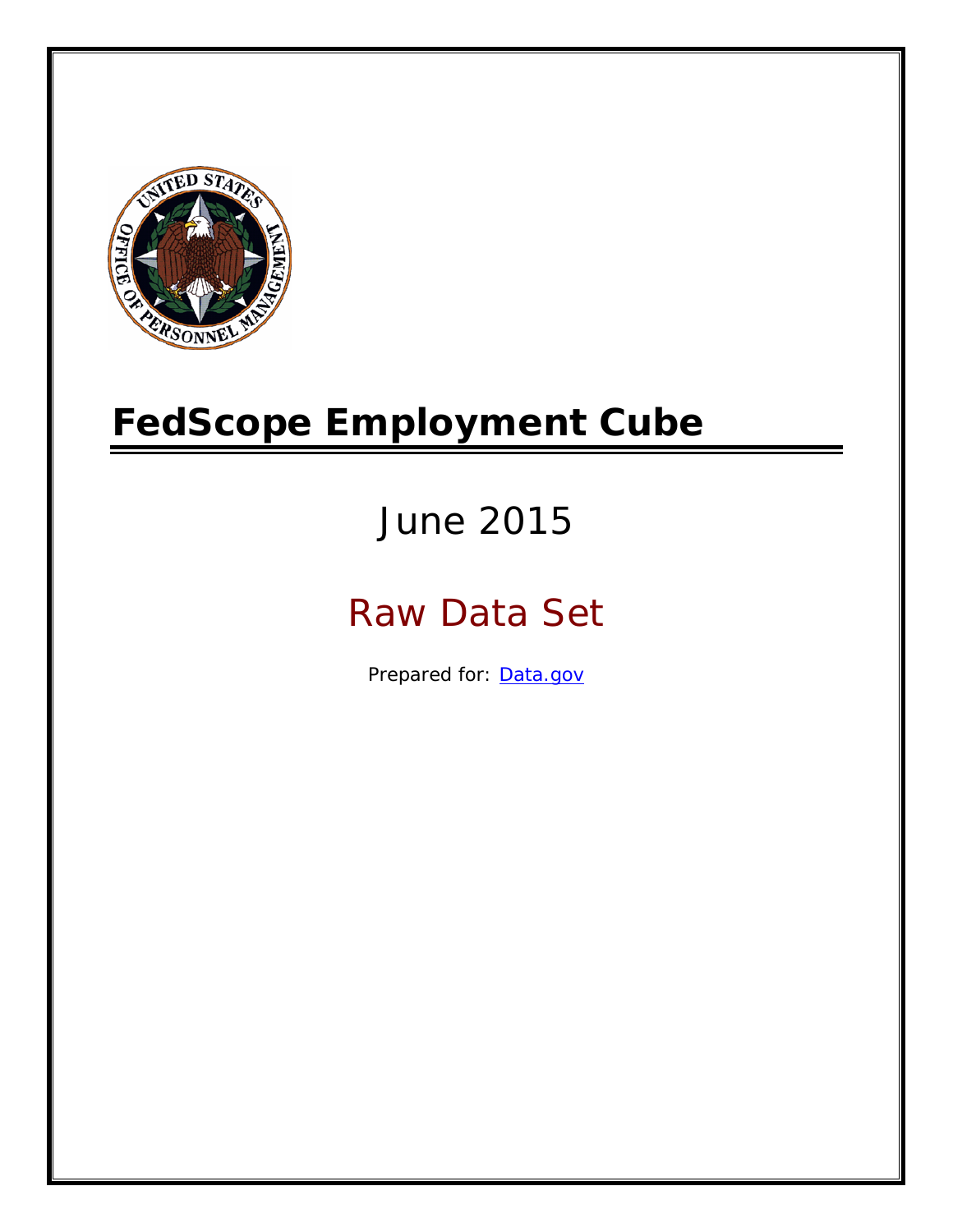

# **Table of Contents**

| $\mathbf{1}$   |      | <b>OVERVIEW</b>                                | 3              |
|----------------|------|------------------------------------------------|----------------|
|                | 1.1  | <b>Purpose</b>                                 | 3              |
|                | 1.2  | <b>Scope</b>                                   | 3              |
| $\overline{2}$ |      | <b>RAW DATA SET FILE</b>                       | 3              |
|                |      | 2.1 FACTDATA                                   | 3              |
| 3              |      | <b>DIMENSION TRANSLATIONS FILES</b>            | 5              |
|                | 3.1  | Agency                                         | 5              |
|                | 3.2  | Location                                       | 6              |
|                | 3.3  | Age                                            | 6              |
|                | 3.4  | <b>Education Level</b>                         | $\overline{7}$ |
|                | 3.5  | <b>General Schedule &amp; Equivalent Grade</b> | 8              |
|                | 3.6  | <b>Length of Service</b>                       | 8              |
|                | 3.7  | Occupation                                     | 9              |
|                | 3.8  | <b>Occupation Category</b>                     | 9              |
|                | 3.9  | Pay Plan & Grade                               | 10             |
|                | 3.10 | <b>Salary Level</b>                            | 10             |
|                |      | 3.11 STEM Occupations                          | 11             |
|                |      | 3.12 Supervisory Status                        | 11             |
|                |      | 3.13 Type of Appointment                       | 12             |
|                |      | 3.14 Work Schedule                             | 12             |
|                | 3.15 | <b>Work Status</b>                             | 13             |
|                |      | 3.16 Date                                      | 13             |
|                |      | 3.17 Employment                                | 14             |
|                |      | 3.18 Average Salary                            | 14             |
|                |      | 3.19 Average Length of Service                 | 14             |
| $\overline{4}$ |      | <b>DATA DEFINITIONS</b>                        | 15             |
|                | 4.1  | Agency                                         | 15             |
|                | 4.2  | Location                                       | 15             |
|                | 4.3  | Age                                            | 15             |
|                | 4.4  | <b>Education Level</b>                         | 15             |
|                | 4.5  | <b>General Schedule &amp; Equivalent Grade</b> | 15             |
|                | 4.6  | <b>Length of Service</b>                       | 15             |
|                | 4.7  | Occupation                                     | 15             |
|                | 4.8  | <b>Occupation Category</b>                     | 15             |
|                | 4.9  | Pay Plan & Grade                               | 16             |
|                | 4.10 | <b>Salary Level</b>                            | 16             |
|                | 4.11 | <b>STEM Occupations</b>                        | 16             |
|                | 4.12 | <b>Supervisory Status</b>                      | 16             |
|                | 4.13 | <b>Type of Appointment</b>                     | 16             |
|                | 4.14 | <b>Work Schedule</b>                           | 16             |

Source: FedScope (https://www.fedscope.opm.gov/) 1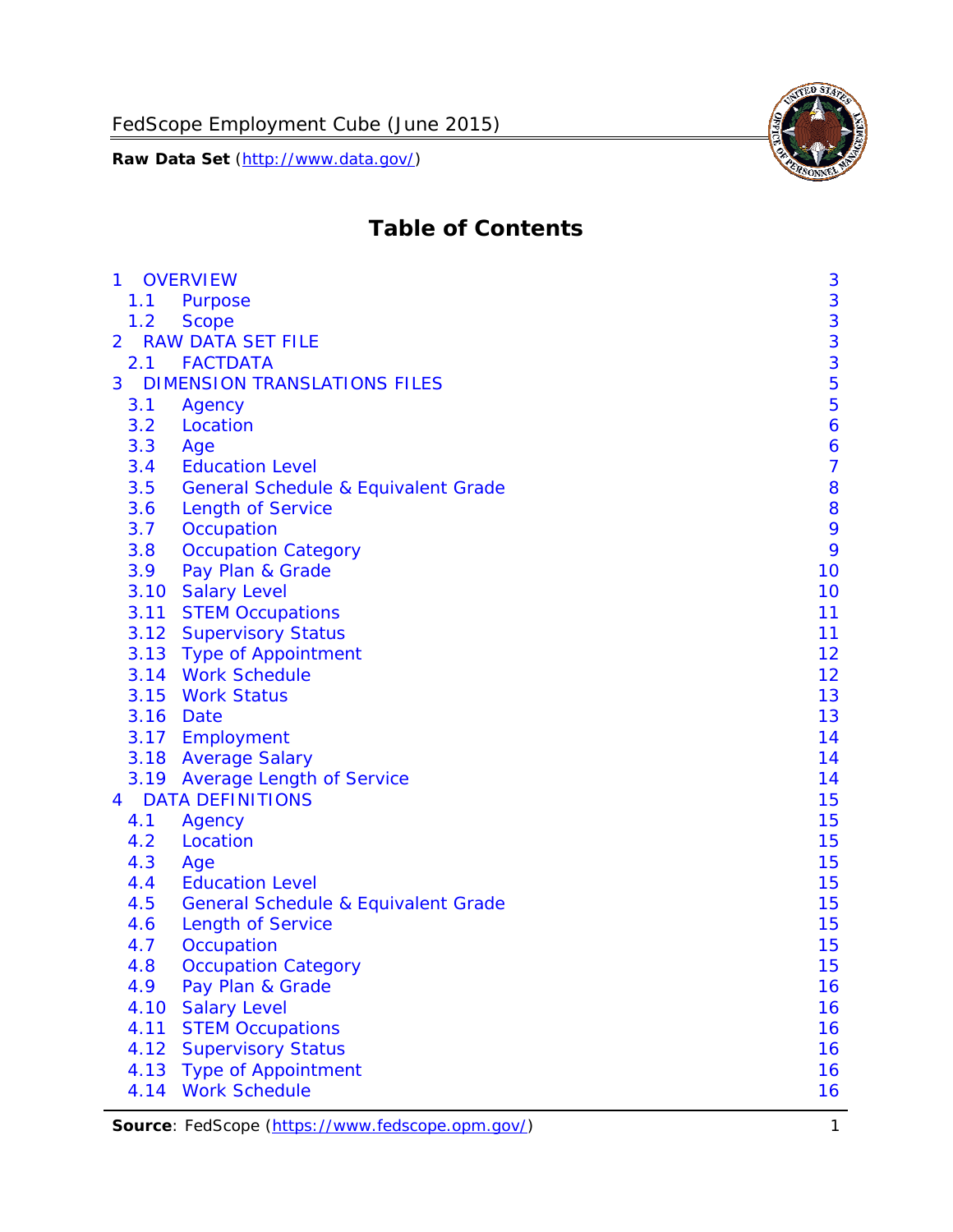FedScope Employment Cube (June 2015)

**Raw Data Set** (http://www.data.gov/)

|     | 4.15 Work Status                                    | 16 |
|-----|-----------------------------------------------------|----|
|     | 4.16 Date                                           | 16 |
|     | 4.17 Employment                                     | 17 |
|     | 4.18 Average Salary                                 | 17 |
|     | 4.19 Average Length of Service                      | 17 |
|     | 5 APPENDIX                                          | 18 |
| 5.1 | SAS Program to Read Raw Data Sets for Data Analysis | 18 |
| 5.2 | <b>FedScope General Public Web Site</b>             | 18 |

# **Listing of Tables**

| Table 2.1: FACTDATA.TXT Record Layout   | 4  |
|-----------------------------------------|----|
| Table 3.1: DTagy.txt Record Layout      | 5  |
| Table 3.2: DTloc.txt Record Layout      | 6  |
| Table 3.3: DTagelvl.txt Record Layout   | 6  |
| Table 3.4: DTedlvl.txt Record Layout    | 7  |
| Table 3.5: DTgsegrd.txt Record Layout   | 8  |
| Table 3.6: DTIoslyl.txt Record Layout   | 8  |
| Table 3.7: DTocc.txt Record Layout      | 9  |
| Table 3.8: DTpatco.txt Record Layout    | 9  |
| Table 3.9: DTppgrd.txt Record Layout    | 10 |
| Table 3.10: DTsallvl.txt Record Layout  | 10 |
| Table 3.11: DTstemocc.txt Record Layout | 11 |
| Table 3.12: DTsuper.txt Record Layout   | 11 |
| Table 3.13: DTtoa.txt Record Layout     | 12 |
| Table 3.14: DTwrksch.txt Record Layout  | 12 |
| Table 3.15: DTwkstat.txt Record Layout  | 13 |
| Table 3.16: DTdate.txt Record Layout    | 13 |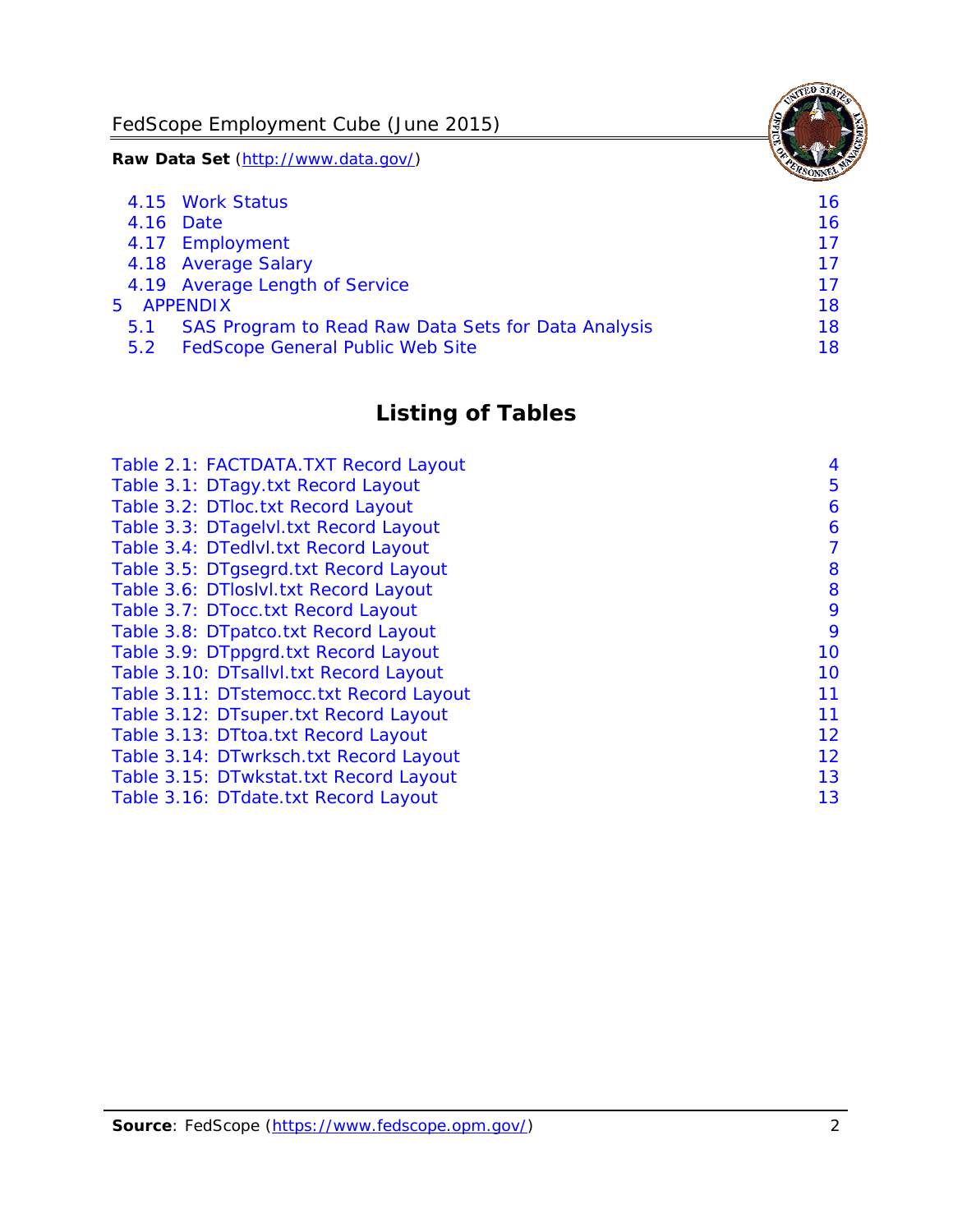

# <span id="page-3-0"></span>**1 OVERVIEW**

#### *1.1 Purpose*

<span id="page-3-1"></span>The purpose of this raw data set is to increase public access to high value, machine readable datasets generated by the U.S. Office of Personnel Management. The FedScope Employment Cube data sets are available via [Data.gov](http://www.data.gov/).

#### <span id="page-3-2"></span>*1.2 Scope*

The scope of this raw data set includes data elements used in the creation of the FedScope Employment Cube [\(https://www.fedscope.opm.gov/\)](https://www.fedscope.opm.gov/). **NOTE**: Starting in FY 2010, the OPM Statistical Data Mart (SDM) is the source for all FedScope data. The SDM is processed data from the Enterprise Human Resources Integration (EHRI) data warehouse. Data is processed on a quarterly basis (i.e. March, June, September and December).

# <span id="page-3-3"></span>**2 RAW DATA SET FILE**

# <span id="page-3-4"></span>*2.1 FACTDATA*

This "**delimited**" (comma separated value (**CSV**)) raw data set provides employee population data as of June 2015. Each column value is separated by a "**comma**" from the next column's value and each row starts a new record. Each record contains 20 data elements. The record layout for FACTDATA.TXT is depicted in [Table 2.1](#page-4-1) below: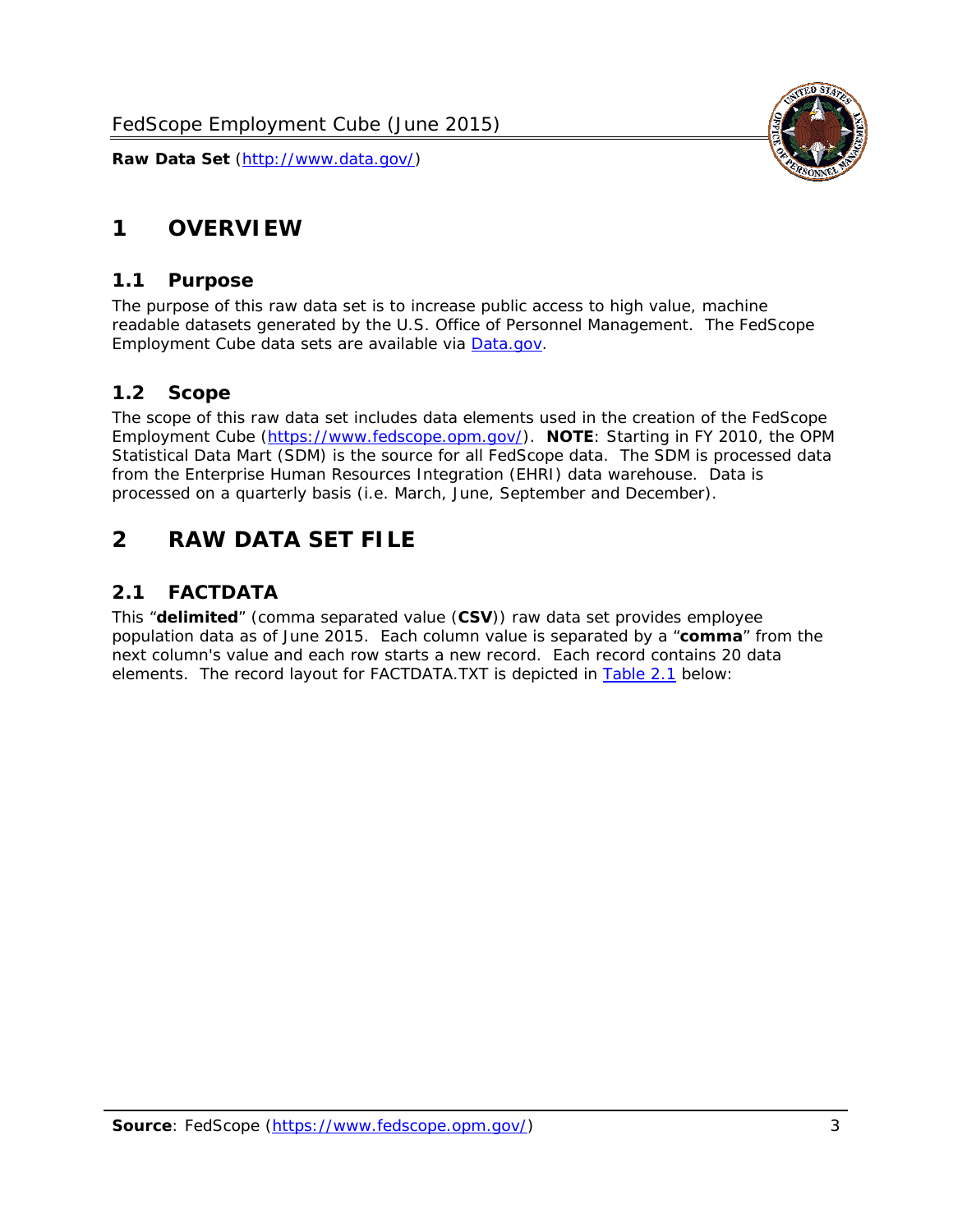<span id="page-4-1"></span><span id="page-4-0"></span>

**NOTE**: If importing this table (data set) into Excel, change the "column data format" for columns 1-17 from "General" to "Text". Columns 18-20 can be imported as "General" data format. In Excel, the "General" data format converts numeric values to numbers. Columns 1-17 are TEXT fields; Columns 18-20 are NUMERIC fields.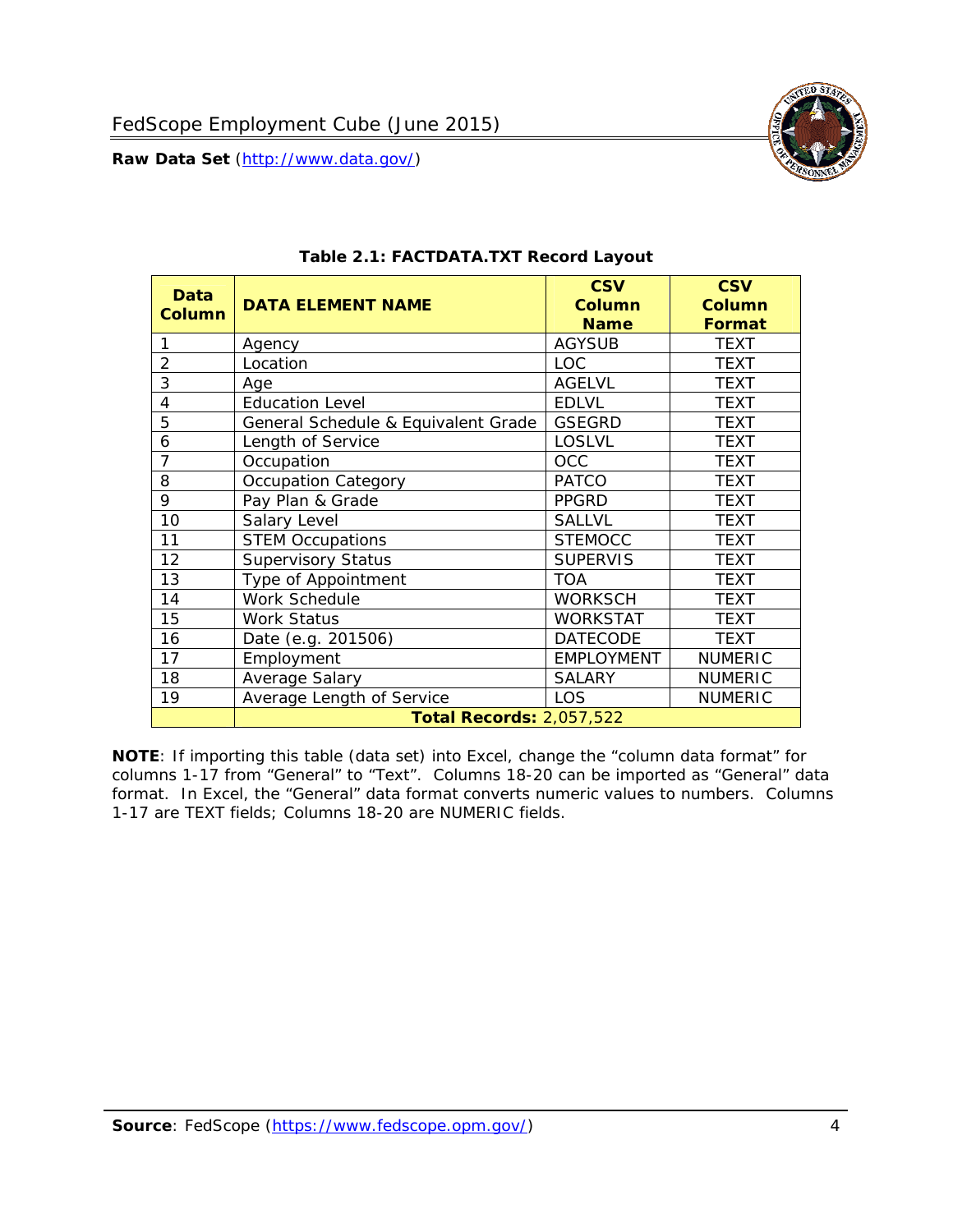

# <span id="page-5-0"></span>**3 DIMENSION TRANSLATIONS FILES**

#### <span id="page-5-1"></span>*3.1 Agency*

<span id="page-5-3"></span><span id="page-5-2"></span>This "**delimited**" (comma separated value (**CSV**)) data file provides translations for the agency data element contained in the employee population data file (FACTDATA.TXT). See [Table 2.1.](#page-4-1) Each column value is separated by a "**comma**" from the next column's value and each row starts a new record. Each record contains 6 data elements. The record layout for DTagy.txt is depicted in **Table 3.1** below:

| Data<br>Column            | <b>DATA ELEMENT NAME</b>       | <b>CSV</b><br><b>Column</b><br><b>Name</b> | <b>CSV</b><br>Column<br><b>Format</b> |
|---------------------------|--------------------------------|--------------------------------------------|---------------------------------------|
|                           | Agency Type                    | <b>AGYTYP</b>                              | <b>TEXT</b>                           |
| 2                         | <b>Agency Type Translation</b> | <b>AGYTYPT</b>                             | <b>TEXT</b>                           |
| 3                         | Agency                         | AGY                                        | <b>TEXT</b>                           |
|                           | <b>Agency Translation</b>      | <b>AGYT</b>                                | <b>TEXT</b>                           |
| -5                        | Agency Sub element             | <b>AGYSUB</b>                              | <b>TEXT</b>                           |
|                           | Agency Sub element Translation | <b>AGYSUBT</b>                             | <b>TEXT</b>                           |
| <b>Total Records: 522</b> |                                |                                            |                                       |

#### **Table 3.1: DTagy.txt Record Layout**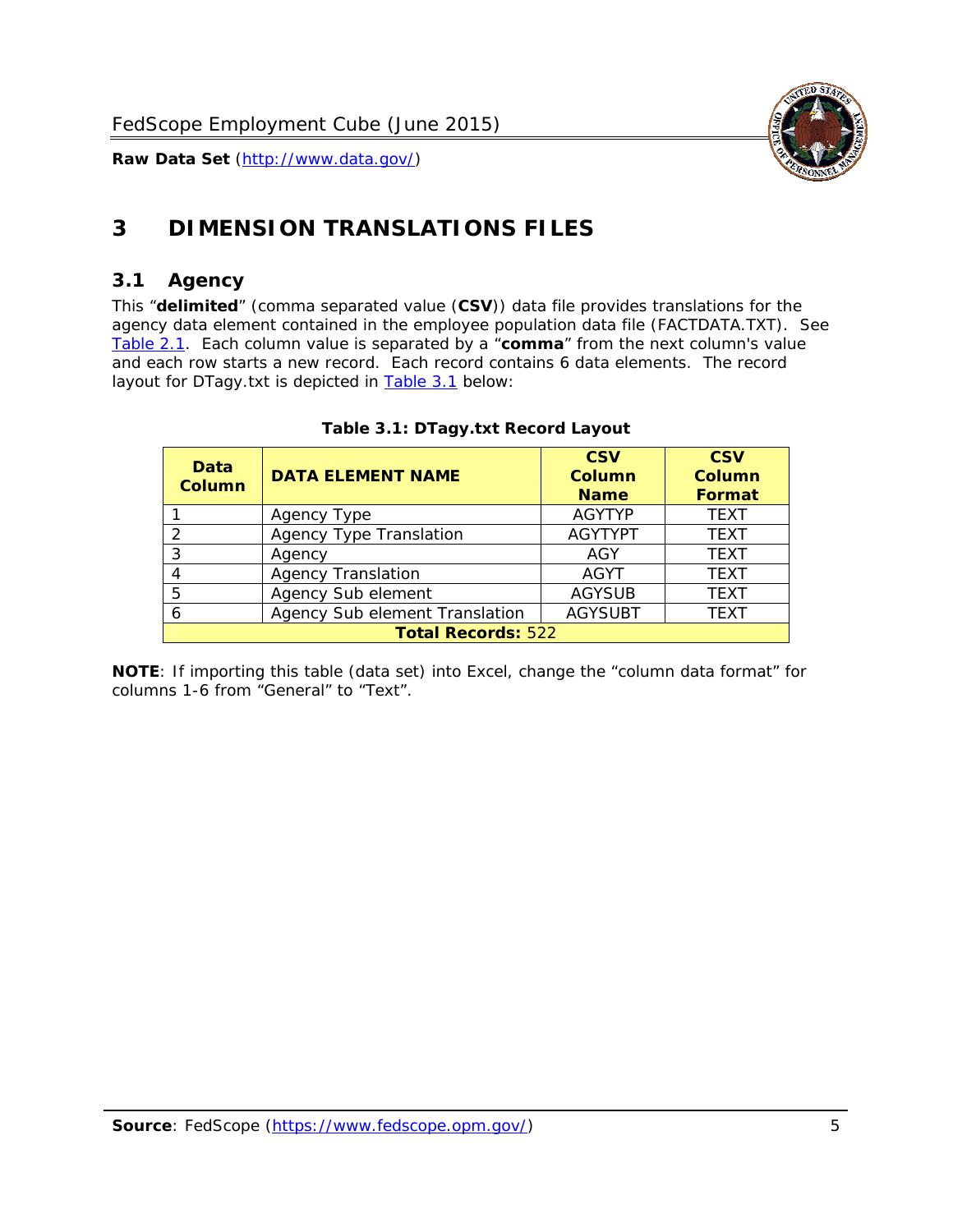

#### <span id="page-6-0"></span>*3.2 Location*

<span id="page-6-4"></span><span id="page-6-2"></span>This "**delimited**" (comma separated value (**CSV**)) data file provides translations for the location data element contained in the employee population data file (FACTDATA.TXT). See [Table 2.1.](#page-4-1) Each column value is separated by a "**comma**" from the next column's value and each row starts a new record. Each record contains 4 data elements. The record layout for DTloc.txt is depicted in [Table 3.2](#page-6-4) below:

| Data<br><b>Column</b>     | <b>DATA ELEMENT NAME</b>         | <b>CSV</b><br>Column<br><b>Name</b> | <b>CSV</b><br><b>Column</b><br><b>Format</b> |
|---------------------------|----------------------------------|-------------------------------------|----------------------------------------------|
|                           | Location Type                    | <b>LOCTYP</b>                       | <b>TEXT</b>                                  |
|                           | Location Type Translation        | <b>LOCTYPT</b>                      | <b>TEXT</b>                                  |
| ົ                         | State/Country                    | <b>LOC</b>                          | <b>TFXT</b>                                  |
|                           | <b>State/Country Translation</b> | LOCT                                | <b>TFXT</b>                                  |
| <b>Total Records: 226</b> |                                  |                                     |                                              |

#### **Table 3.2: DTloc.txt Record Layout**

**NOTE**: If importing this table (data set) into Excel, change the "column data format" for columns 1-4 from "General" to "Text".

#### <span id="page-6-1"></span>*3.3 Age*

<span id="page-6-5"></span><span id="page-6-3"></span>This "**delimited**" (comma separated value (**CSV**)) data file provides translations for the age data element contained in the employee population data file (FACTDATA.TXT). See [Table](#page-4-1) [2.1](#page-4-1). Each column value is separated by a "**comma**" from the next column's value and each row starts a new record. Each record contains 2 data elements. The record layout for DTagelvl.txt is depicted in **[Table 3.3](#page-6-5)** below:

| Data<br><b>Column</b>    | <b>DATA ELEMENT NAME</b> | <b>CSV</b><br>Column<br><b>Name</b> | <b>CSV</b><br>Column<br>Format |
|--------------------------|--------------------------|-------------------------------------|--------------------------------|
|                          | Aae                      | AGFI VI                             | TFXT                           |
|                          | Age Translation          | AGFI VI T                           | TFXT                           |
| <b>Total Records: 12</b> |                          |                                     |                                |

#### **Table 3.3: DTagelvl.txt Record Layout**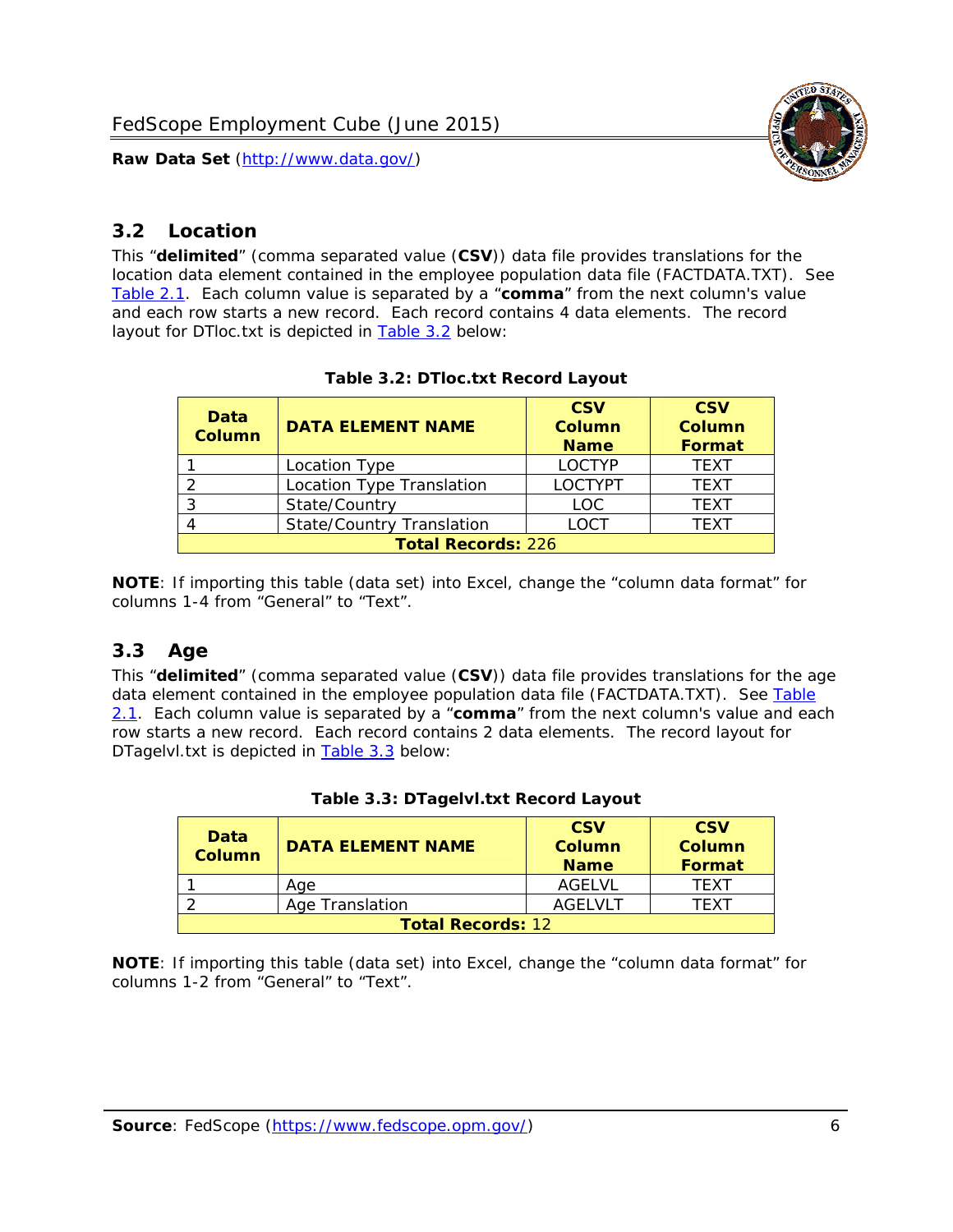

#### <span id="page-7-0"></span>*3.4 Education Level*

<span id="page-7-2"></span><span id="page-7-1"></span>This "**delimited**" (comma separated value (**CSV**)) data file provides translations for the education level data element contained in the employee population data file (FACTDATA.TXT). See [Table 2.1](#page-4-1). Each column value is separated by a "**comma**" from the next column's value and each row starts a new record. Each record contains 4 data elements. The record layout for DTedlvl.txt is depicted in [Table 3.4](#page-7-2) below:

| Data<br><b>Column</b>    | <b>DATA ELEMENT NAME</b>                | <b>CSV</b><br><b>Column</b><br><b>Name</b> | <b>CSV</b><br><b>Column</b><br><b>Format</b> |
|--------------------------|-----------------------------------------|--------------------------------------------|----------------------------------------------|
|                          | <b>Education Level Type</b>             | <b>EDLVLTYP</b>                            | <b>TEXT</b>                                  |
|                          | <b>Education Level Type Translation</b> | <b>EDLVLTYPT</b>                           | <b>TEXT</b>                                  |
|                          | <b>Education Level</b>                  | <b>EDLVL</b>                               | <b>TEXT</b>                                  |
|                          | <b>Education Level Translation</b>      | <b>EDLVLT</b>                              | <b>TEXT</b>                                  |
| <b>Total Records: 24</b> |                                         |                                            |                                              |

#### **Table 3.4: DTedlvl.txt Record Layout**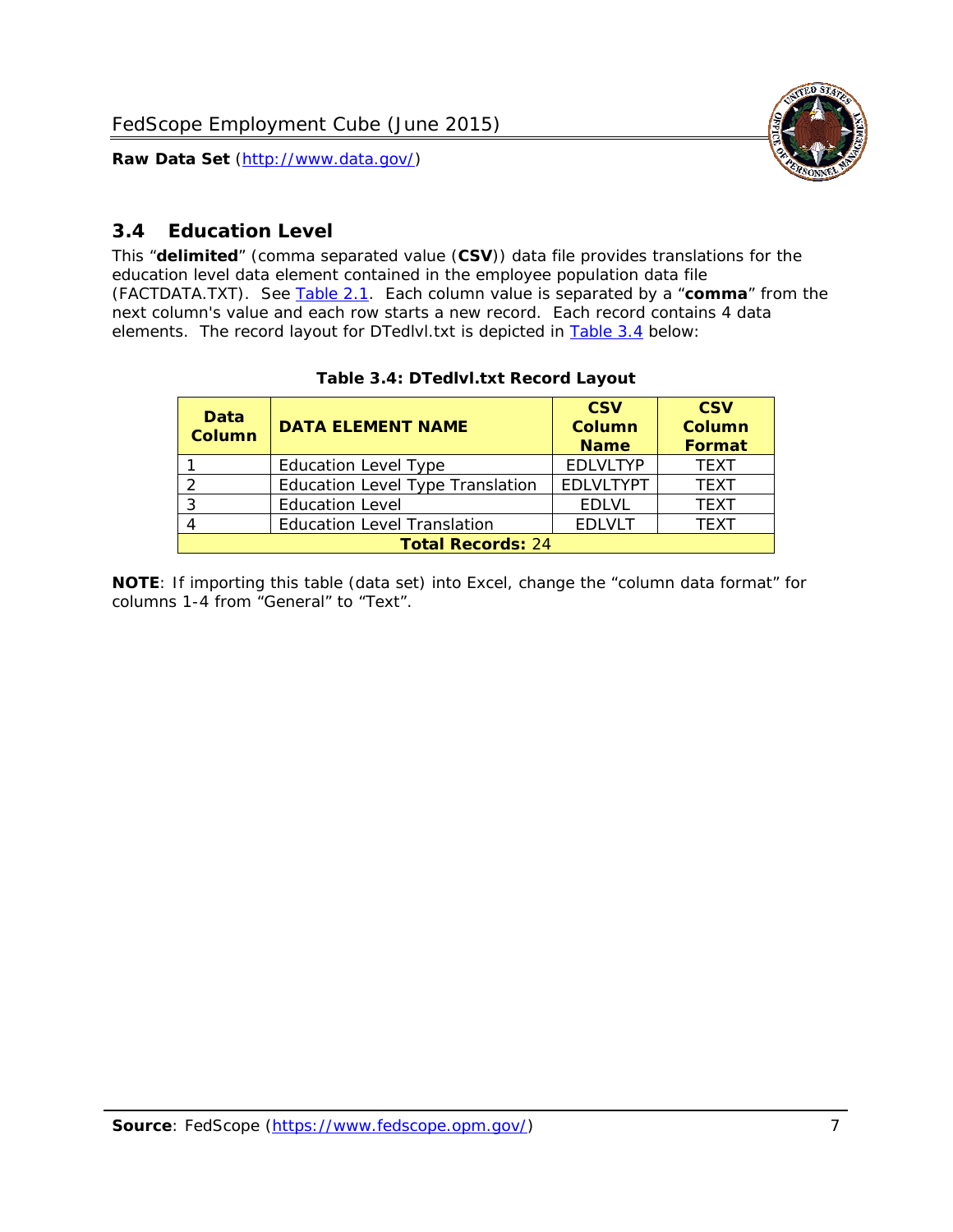

#### <span id="page-8-0"></span>*3.5 General Schedule & Equivalent Grade*

This "**delimited**" (comma separated value (**CSV**)) data file provides translations for the general schedule & equivalent grade data element contained in the employee population data file (FACTDATA.TXT). See [Table 2.1](#page-4-1). Each column value is separated by a "**comma**" from the next column's value and each row starts a new record. Each record contains 1 data element. The record layout for DTgsegrd.txt is depicted in [Table 3.5](#page-8-4) below:

#### **Table 3.5: DTgsegrd.txt Record Layout**

<span id="page-8-4"></span><span id="page-8-2"></span>

| Data<br><b>Column</b>    | DATA FI FMFNT NAMF                  | <b>CSV</b><br>Column<br><b>Name</b> | <b>CSV</b><br>Column<br>Format |
|--------------------------|-------------------------------------|-------------------------------------|--------------------------------|
|                          | General Schedule & Equivalent Grade | GSEGRD                              | TFXT                           |
| <b>Total Records: 17</b> |                                     |                                     |                                |

**NOTE**: If importing this table (data set) into Excel, change the "column data format" for column 1-from "General" to "Text".

#### <span id="page-8-1"></span>*3.6 Length of Service*

<span id="page-8-5"></span><span id="page-8-3"></span>This "**delimited**" (comma separated value (**CSV**)) data file provides translations for the length of service data element contained in the employee population data file (FACTDATA.TXT). See [Table 2.1](#page-4-1). Each column value is separated by a "**comma**" from the next column's value and each row starts a new record. Each record contains 2 data elements. The record layout for DTloslvl.txt is depicted in [Table 3.6](#page-8-5) below:

| Data<br><b>Column</b>    | <b>DATA ELEMENT NAME</b>      | <b>CSV</b><br><b>Column</b><br><b>Name</b> | <b>CSV</b><br>Column<br>Format |
|--------------------------|-------------------------------|--------------------------------------------|--------------------------------|
|                          | Length of Service             | LOSLVL                                     | TFXT                           |
|                          | Length of Service Translation | LOSI VLT                                   | TFXT                           |
| <b>Total Records: 11</b> |                               |                                            |                                |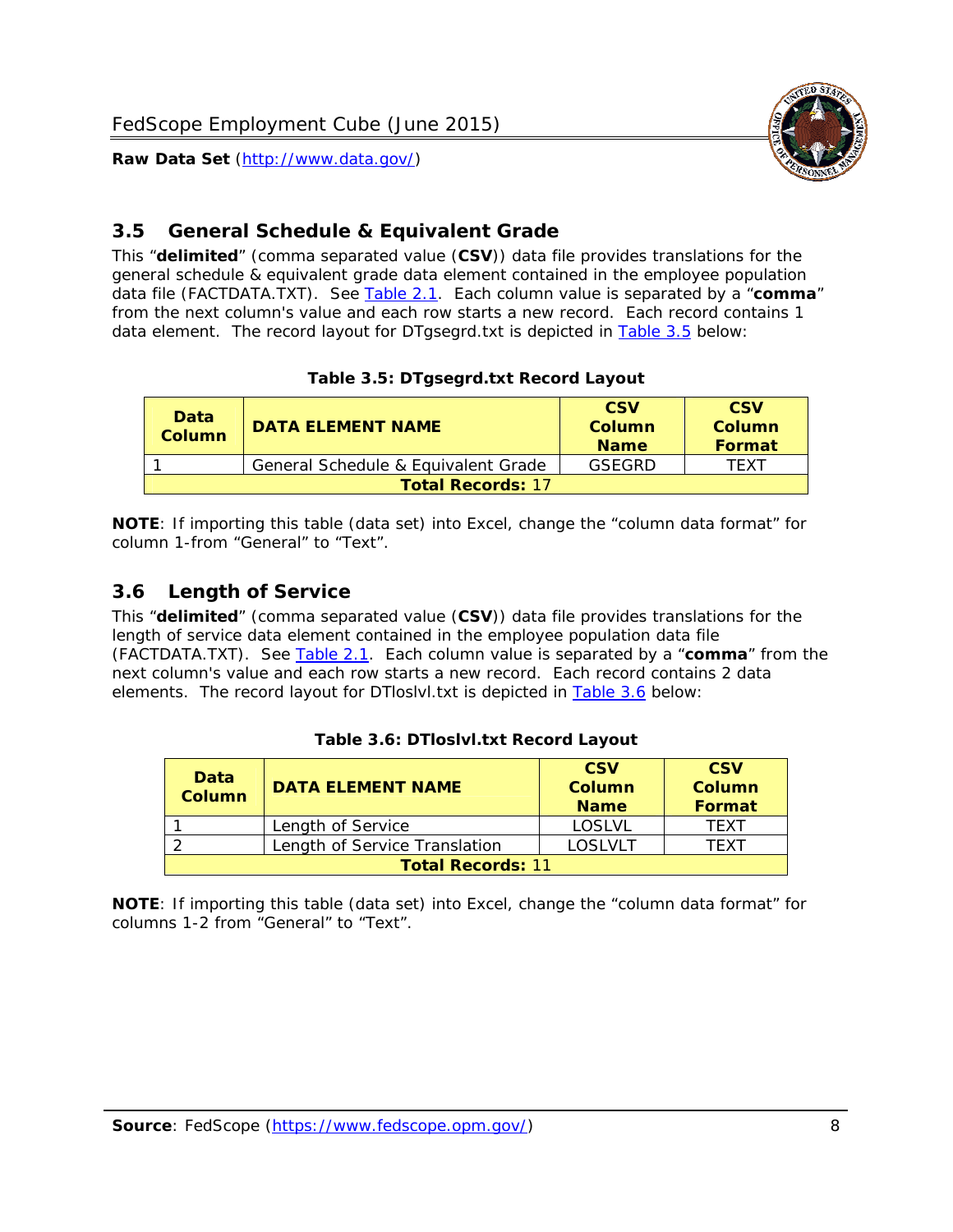

#### <span id="page-9-0"></span>*3.7 Occupation*

<span id="page-9-4"></span>This "**delimited**" (comma separated value (**CSV**)) data file provides translations for the occupation data element contained in the employee population data file (FACTDATA.TXT). See [Table 2.1](#page-4-1). Each column value is separated by a "**comma**" from the next column's value and each row starts a new record. Each record contains 6 data elements. The record layout for DTocc.txt is depicted in [Table 3.7](#page-9-4) below:

<span id="page-9-2"></span>

| Data<br><b>Column</b>     | <b>DATA ELEMENT NAME</b>      | <b>CSV</b><br>Column<br><b>Name</b> | <b>CSV</b><br><b>Column</b><br><b>Format</b> |
|---------------------------|-------------------------------|-------------------------------------|----------------------------------------------|
|                           | Occupation Type               | <b>OCCTYP</b>                       | <b>TEXT</b>                                  |
|                           | Occupation Type Translation   | <b>OCCTYPT</b>                      | <b>TEXT</b>                                  |
| 3                         | <b>Occupation Family</b>      | <b>OCCFAM</b>                       | <b>TEXT</b>                                  |
|                           | Occupation Family Translation | <b>OCCFAMT</b>                      | <b>TEXT</b>                                  |
| 5                         | Occupation                    | <b>OCC</b>                          | <b>TEXT</b>                                  |
|                           | <b>Occupation Translation</b> | <b>OCCT</b>                         | <b>TEXT</b>                                  |
| <b>Total Records: 683</b> |                               |                                     |                                              |

#### **Table 3.7: DTocc.txt Record Layout**

**NOTE**: If importing this table (data set) into Excel, change the "column data format" for columns 1-6 from "General" to "Text".

#### <span id="page-9-1"></span>*3.8 Occupation Category*

<span id="page-9-5"></span>This "**delimited**" (comma separated value (**CSV**)) data file provides translations for the occupation category data element contained in the employee population data file (FACTDATA.TXT). See [Table 2.1](#page-4-1). Each column value is separated by a "**comma**" from the next column's value and each row starts a new record. Each record contains 2 data elements. The record layout for DTpatco.txt is depicted in [Table 3.8](#page-9-5) below:

<span id="page-9-3"></span>

| Data<br><b>Column</b>   | <b>DATA ELEMENT NAME</b>        | <b>CSV</b><br>Column<br><b>Name</b> | <b>CSV</b><br>Column<br>Format |  |
|-------------------------|---------------------------------|-------------------------------------|--------------------------------|--|
|                         | <b>Occupation Category</b>      | <b>PATCO</b>                        | <b>TFXT</b>                    |  |
|                         | Occupation Category Translation | <b>PATCOT</b>                       | TFXT                           |  |
| <b>Total Records: 7</b> |                                 |                                     |                                |  |

|  |  | Table 3.8: DTpatco.txt Record Layout |  |  |
|--|--|--------------------------------------|--|--|
|--|--|--------------------------------------|--|--|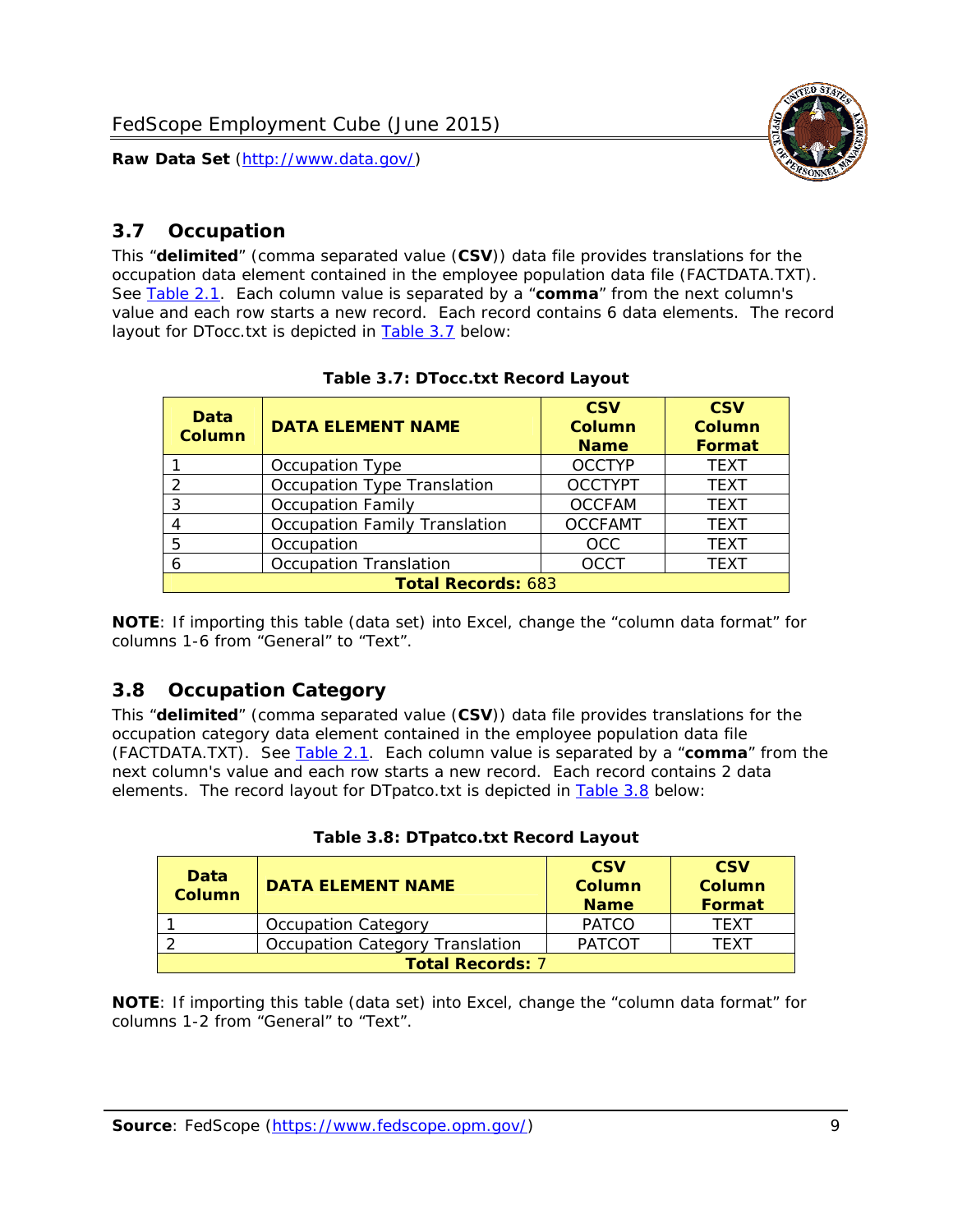

### <span id="page-10-0"></span>*3.9 Pay Plan & Grade*

<span id="page-10-4"></span>This "**delimited**" (comma separated value (**CSV**)) data file provides translations for the pay plan & grade data element contained in the employee population data file (FACTDATA.TXT). See [Table 2.1](#page-4-1). Each column value is separated by a "**comma**" from the next column's value and each row starts a new record. Each record contains 7 data elements. The record layout for DTppgrd.txt is depicted in **Table 3.9** below:

<span id="page-10-2"></span>

| Data<br>Column              | <b>DATA ELEMENT NAME</b>   | <b>CSV</b><br>Column<br><b>Name</b> | <b>CSV</b><br>Column<br><b>Format</b> |
|-----------------------------|----------------------------|-------------------------------------|---------------------------------------|
|                             | Pay Plan Type              | <b>PPTYP</b>                        | <b>TEXT</b>                           |
| $\mathcal{P}$               | Pay Plan Type Translation  | <b>PPTYPT</b>                       | <b>TEXT</b>                           |
| 3                           | Pay Plan Group             | <b>PPGROUP</b>                      | <b>TEXT</b>                           |
|                             | Pay Plan Group Translation | <b>PPGROUPT</b>                     | <b>TEXT</b>                           |
| 5                           | Pay Plan                   | <b>PAYPLAN</b>                      | <b>TEXT</b>                           |
| 6                           | Pay Plan Translation       | PAYPLANT                            | <b>TEXT</b>                           |
|                             | Pay Plan & Grade           | <b>PPGRD</b>                        | <b>TEXT</b>                           |
| <b>Total Records: 1,024</b> |                            |                                     |                                       |

#### **Table 3.9: DTppgrd.txt Record Layout**

**NOTE**: If importing this table (data set) into Excel, change the "column data format" for columns 1-7 from "General" to "Text".

# <span id="page-10-1"></span>*3.10 Salary Level*

<span id="page-10-5"></span><span id="page-10-3"></span>This "**delimited**" (comma separated value (**CSV**)) data file provides translations for the salary level data element contained in the employee population data file (FACTDATA.TXT). See [Table 2.1](#page-4-1). Each column value is separated by a "**comma**" from the next column's value and each row starts a new record. Each record contains 2 data elements. The record layout for DTsallvl.txt is depicted in [Table 3.10](#page-10-5) below:

| <b>Data</b><br><b>Column</b> | <b>DATA ELEMENT NAME</b>        | <b>CSV</b><br>Column<br><b>Name</b> | <b>CSV</b><br>Column<br><b>Format</b> |
|------------------------------|---------------------------------|-------------------------------------|---------------------------------------|
|                              | Salary Level                    | <b>SALLVL</b>                       | TFXT                                  |
|                              | <b>Salary Level Translation</b> | SAI I VI T                          | TEXT                                  |
| <b>Total Records: 19</b>     |                                 |                                     |                                       |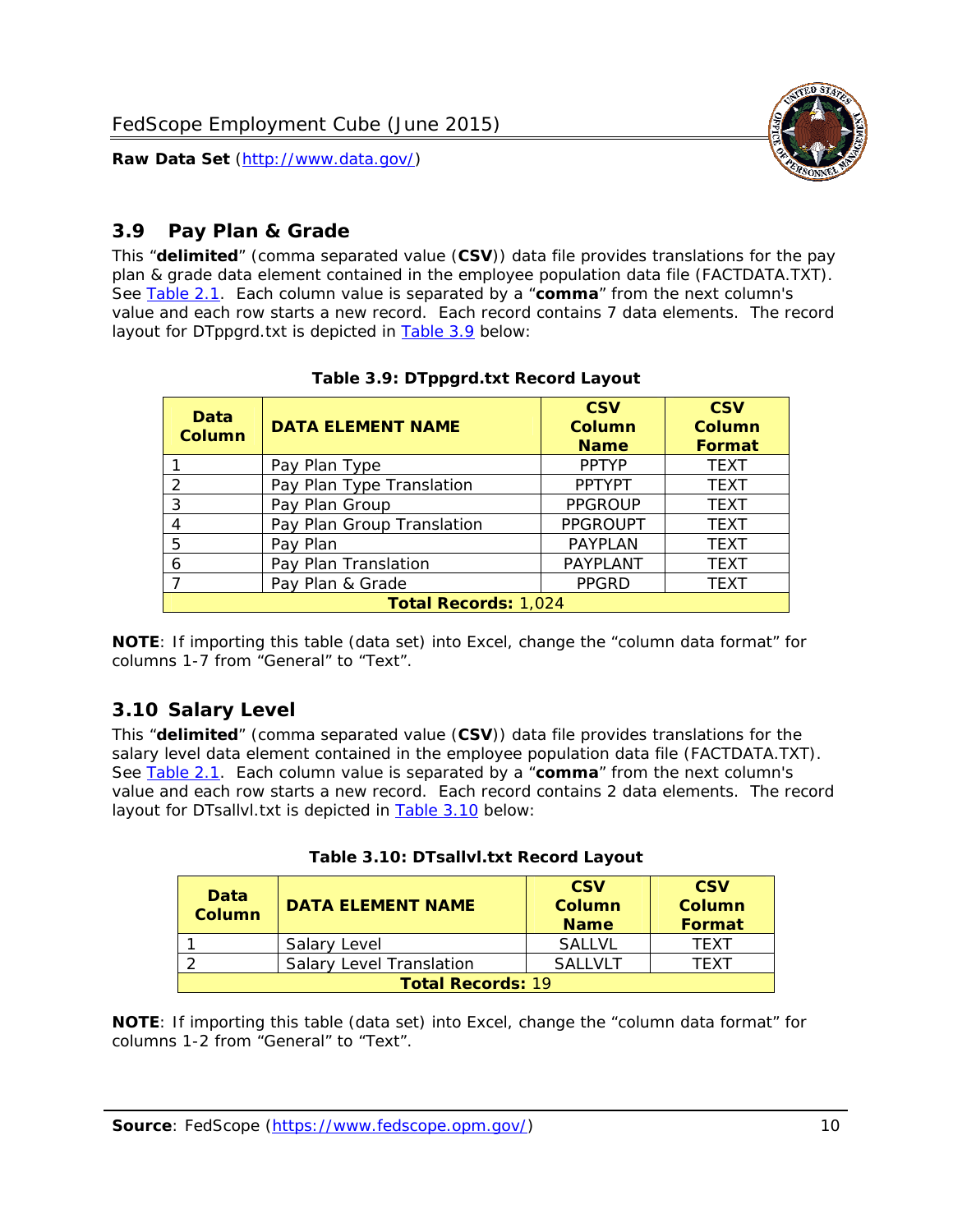

#### <span id="page-11-0"></span>*3.11 STEM Occupations*

<span id="page-11-4"></span>This "**delimited**" (comma separated value (**CSV**)) data file provides translations for the STEM occupations data element contained in the employee population data file (FACTDATA.TXT). See [Table 2.1](#page-4-1). Each column value is separated by a "**comma**" from the next column's value and each row starts a new record. Each record contains 6 data elements. The record layout for DTstemocc.txt is depicted in [Table 3.11](#page-11-4) below:

<span id="page-11-2"></span>

| Data<br><b>Column</b>    | <b>DATA ELEMENT NAME</b>                     | <b>CSV</b><br>Column<br><b>Name</b> | <b>CSV</b><br><b>Column</b><br>Format |
|--------------------------|----------------------------------------------|-------------------------------------|---------------------------------------|
|                          | <b>STEM Occupation Aggregate</b>             | <b>STEMAGG</b>                      | <b>TEXT</b>                           |
|                          | <b>STEM Occupation Aggregate Translation</b> | <b>STEMAGGT</b>                     | <b>TEXT</b>                           |
| 3                        | <b>STEM Occupation Type</b>                  | <b>STEMTYP</b>                      | <b>TEXT</b>                           |
|                          | <b>STEM Occupation Type Translation</b>      | <b>STEMTYPT</b>                     | <b>TEXT</b>                           |
| 5                        | <b>STEM Occupation</b>                       | <b>STEMOCC</b>                      | <b>TEXT</b>                           |
|                          | <b>STEM Occupation Translation</b>           | <b>STEMOCCT</b>                     | <b>TEXT</b>                           |
| <b>Total Records: 69</b> |                                              |                                     |                                       |

#### **Table 3.11: DTstemocc.txt Record Layout**

**NOTE**: If importing this table (data set) into Excel, change the "column data format" for columns 1-6 from "General" to "Text".

# <span id="page-11-1"></span>*3.12 Supervisory Status*

This "**delimited**" (comma separated value (**CSV**)) data file provides translations for the supervisory status data element contained in the employee population data file (FACTDATA.TXT). See [Table 2.1](#page-4-1). Each column value is separated by a "**comma**" from the next column's value and each row starts a new record. Each record contains 4 data elements. The record layout for DTsuper.txt is depicted in [Table 3.12](#page-11-5) below:

<span id="page-11-5"></span><span id="page-11-3"></span>

| Data<br><b>Column</b>   | <b>DATA ELEMENT NAME</b>              | <b>CSV</b><br>Column<br><b>Name</b> | <b>CSV</b><br><b>Column</b><br>Format |
|-------------------------|---------------------------------------|-------------------------------------|---------------------------------------|
|                         | <b>Supervisory Status Type</b>        | <b>SUPFRTYP</b>                     | <b>TEXT</b>                           |
|                         | Supervisory Status Type Translation   | <b>SUPERTYPT</b>                    | <b>TEXT</b>                           |
|                         | <b>Supervisory Status</b>             | <b>SUPERVIS</b>                     | <b>TEXT</b>                           |
|                         | <b>Supervisory Status Translation</b> | <b>SUPERVIST</b>                    | <b>TEXT</b>                           |
| <b>Total Records: 7</b> |                                       |                                     |                                       |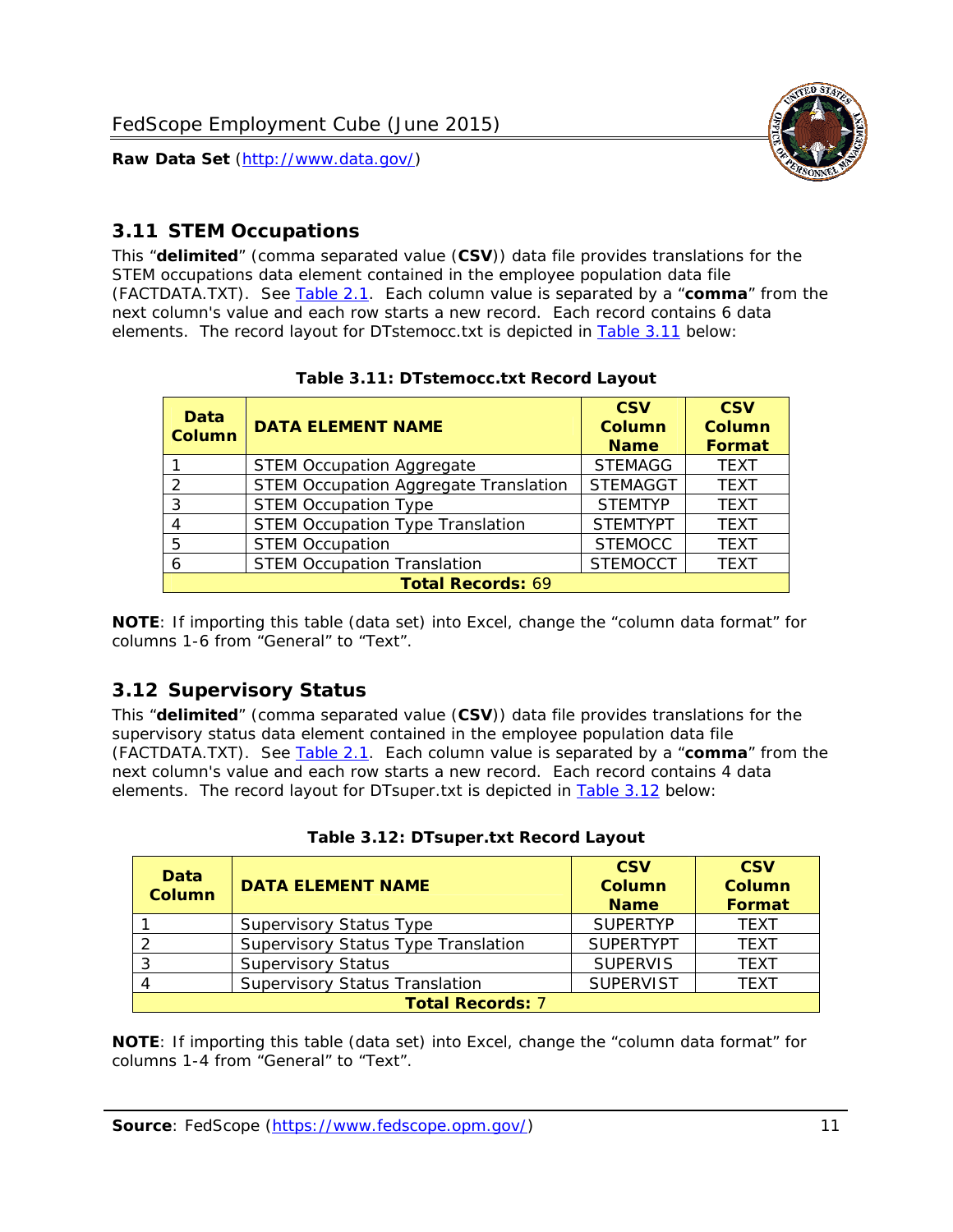

### <span id="page-12-0"></span>*3.13 Type of Appointment*

This "**delimited**" (comma separated value (**CSV**)) data file provides translations for the type of appointment data element contained in the employee population data file (FACTDATA.TXT). See [Table 2.1](#page-4-1). Each column value is separated by a "**comma**" from the next column's value and each row starts a new record. Each record contains 4 data elements. The record layout for DTtoa.txt is depicted in [Table 3.13](#page-12-4) below:

<span id="page-12-4"></span><span id="page-12-2"></span>

| Data<br><b>Column</b>    | <b>DATA ELEMENT NAME</b>             | <b>CSV</b><br><b>Column</b><br><b>Name</b> | <b>CSV</b><br><b>Column</b><br>Format |
|--------------------------|--------------------------------------|--------------------------------------------|---------------------------------------|
|                          | Type of Appointment Type             | <b>TOATYP</b>                              | <b>TEXT</b>                           |
|                          | Type of Appointment Type Translation | <b>TOATYPT</b>                             | <b>TEXT</b>                           |
|                          | Type of Appointment                  | TOA                                        | <b>TEXT</b>                           |
|                          | Type of Appointment Translation      | <b>TOAT</b>                                | <b>TEXT</b>                           |
| <b>Total Records: 21</b> |                                      |                                            |                                       |

#### **Table 3.13: DTtoa.txt Record Layout**

**NOTE**: If importing this table (data set) into Excel, change the "column data format" for columns 1-4 from "General" to "Text".

#### <span id="page-12-1"></span>*3.14 Work Schedule*

<span id="page-12-5"></span>This "**delimited**" (comma separated value (**CSV**)) data file provides translations for the work schedule data element contained in the employee population data file (FACTDATA.TXT). See [Table 2.1](#page-4-1). Each column value is separated by a "**comma**" from the next column's value and each row starts a new record. Each record contains 4 data elements. The record layout for DTwrksch.txt is depicted in [Table 3.14](#page-12-5) below:

<span id="page-12-3"></span>

| Data<br>Column           | <b>DATA ELEMENT NAME</b>       | <b>CSV</b><br><b>Column</b><br><b>Name</b> | <b>CSV</b><br>Column<br>Format |
|--------------------------|--------------------------------|--------------------------------------------|--------------------------------|
|                          | Work Schedule Type             | <b>WSTYP</b>                               | <b>TEXT</b>                    |
| 2                        | Work Schedule Type Translation | <b>WSTYPT</b>                              | <b>TFXT</b>                    |
| 3                        | Work Schedule                  | <b>WORKSCH</b>                             | <b>TFXT</b>                    |
|                          | Work Schedule Translation      | <b>WORKSCHT</b>                            | <b>TFXT</b>                    |
| <b>Total Records: 12</b> |                                |                                            |                                |

| Table 3.14: DTwrksch.txt Record Layout |
|----------------------------------------|
|----------------------------------------|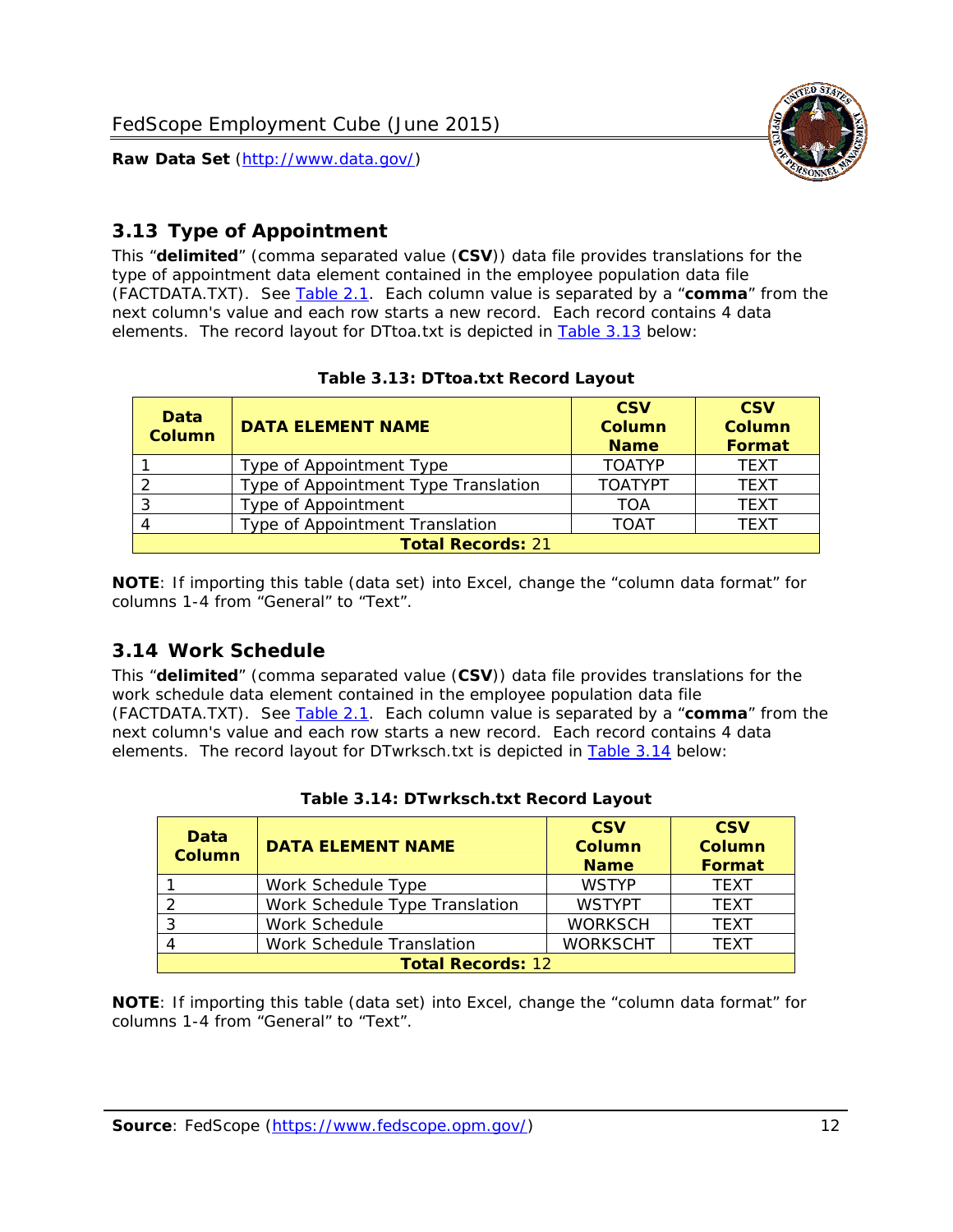

#### <span id="page-13-0"></span>*3.15 Work Status*

<span id="page-13-4"></span><span id="page-13-2"></span>This "**delimited**" (comma separated value (**CSV**)) data file provides translations for the work status data element contained in the employee population data file (FACTDATA.TXT). See [Table 2.1](#page-4-1). Each column value is separated by a "**comma**" from the next column's value and each row starts a new record. Each record contains 2 data elements. The record layout for DTwkstat.txt is depicted in [Table 3.15](#page-13-4) below:

| Data<br><b>Column</b>   | <b>DATA ELEMENT NAME</b> | <b>CSV</b><br>Column<br><b>Name</b> | <b>CSV</b><br>Column<br><b>Format</b> |
|-------------------------|--------------------------|-------------------------------------|---------------------------------------|
|                         | Work Status              | <b>WORKSTAT</b>                     | TFXT                                  |
|                         | Work Status Translation  | <b>WORKSTATT</b>                    | TFXT                                  |
| <b>Total Records: 2</b> |                          |                                     |                                       |

#### **Table 3.15: DTwkstat.txt Record Layout**

**NOTE**: If importing this table (data set) into Excel, change the "column data format" for columns 1-2 from "General" to "Text".

#### <span id="page-13-1"></span>*3.16 Date*

<span id="page-13-5"></span><span id="page-13-3"></span>This "**delimited**" (comma separated value (**CSV**)) data file provides translations for the status file month date data element contained in the employee population data file (FACTDATA.TXT). See [Table 2.1](#page-4-1). Each column value is separated by a "**comma**" from the next column's value and each row starts a new record. Each record contains 2 data elements. The record layout for DTdate.txt is depicted in [Table 3.16](#page-13-5) below:

| Data<br><b>Column</b>   | <b>DATA ELEMENT NAME</b> | <b>CSV</b><br>Column<br><b>Name</b> | <b>CSV</b><br>Column<br><b>Format</b> |
|-------------------------|--------------------------|-------------------------------------|---------------------------------------|
|                         | File Date                | <b>DATECODE</b>                     | TFXT                                  |
|                         | File Date Translation    | <b>DATECODET</b>                    | TFXT                                  |
| <b>Total Records: 1</b> |                          |                                     |                                       |

**Table 3.16: DTdate.txt Record Layout**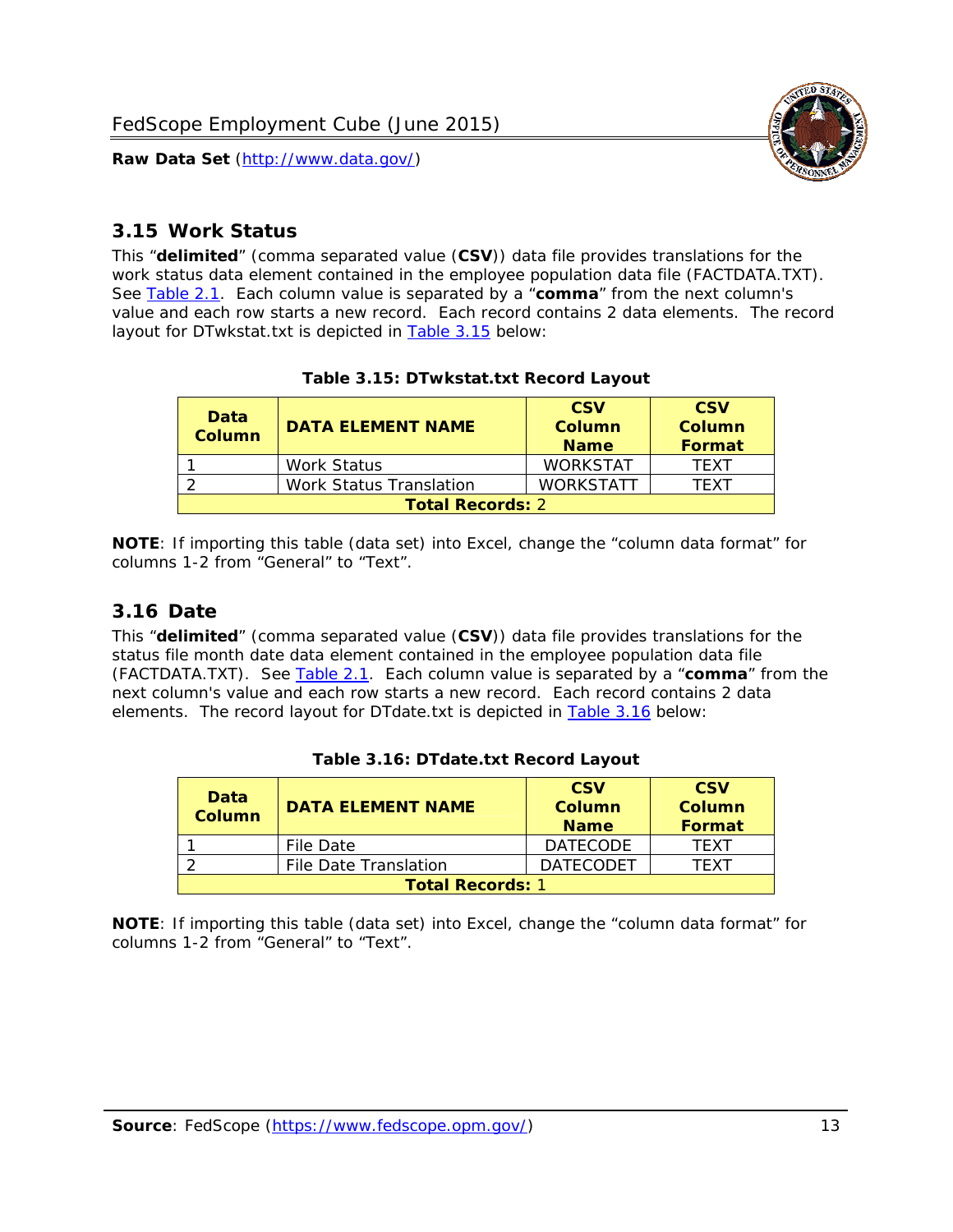<span id="page-14-0"></span>

There is no translation file for this data element. Every record in the employee population data file (FACTDATA.TXT) contains a value of "1" for this field. See Chapter  $4.17$  for definition of **Employment**.

#### <span id="page-14-1"></span>*3.18 Average Salary*

There is no translation file for this data element. See Chapter [4.18](#page-17-1) for definition of [Average](#page-17-1) **[Salary](#page-17-1) [Average Salary.](#page-17-1)** 

#### <span id="page-14-2"></span>*3.19 Average Length of Service*

There is no translation file for this data element. See Chapter [4.19](#page-17-2) for definition of [Average](#page-17-2) Length of Service

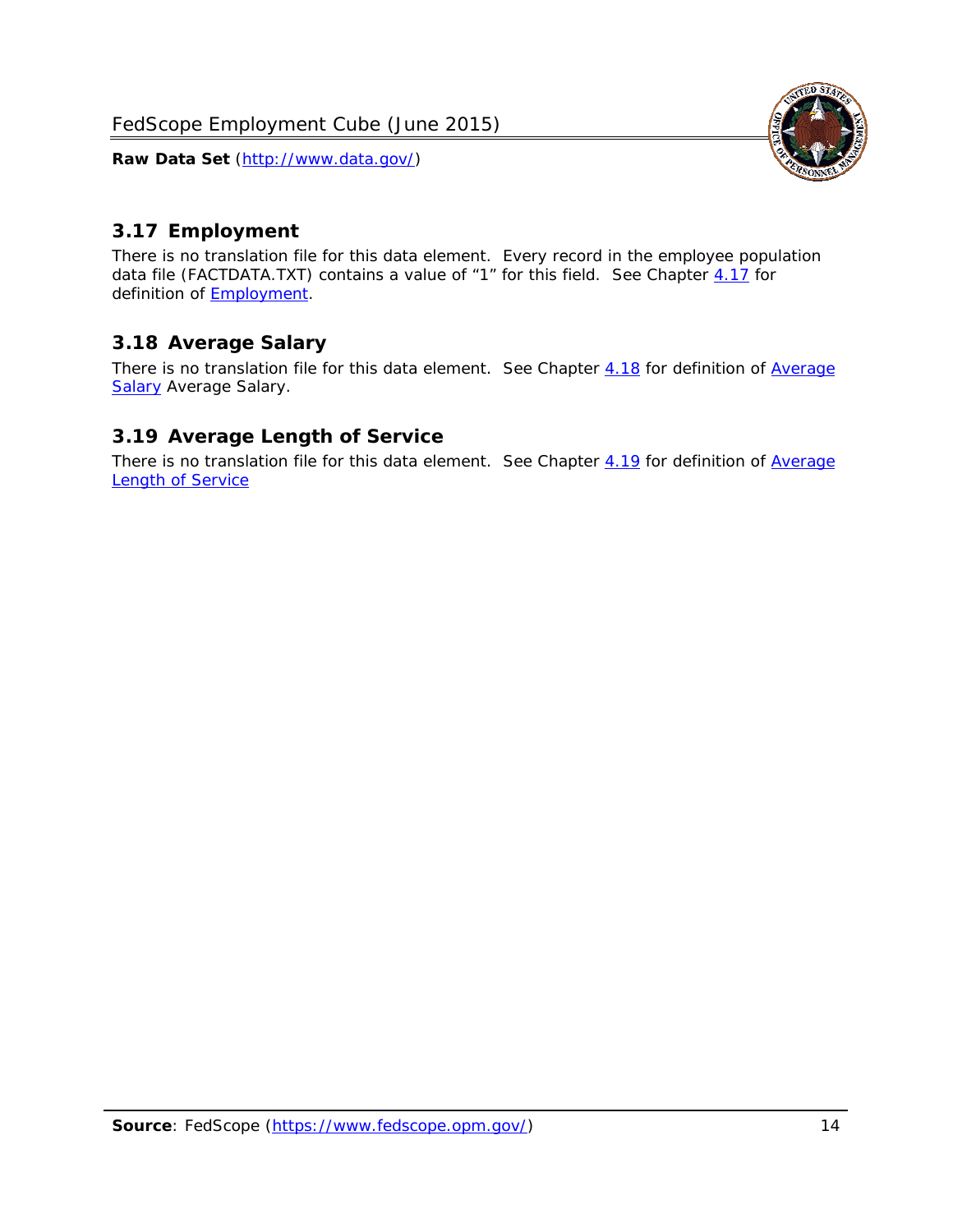

# <span id="page-15-0"></span>**4 DATA DEFINITIONS**

#### <span id="page-15-1"></span>*4.1 Agency*

The employing organization.

# <span id="page-15-2"></span>*4.2 Location*

The official duty station of an employee. Locations in the United States are defined in terms of states. Locations outside the United States are defined in terms of countries and U.S. territories.

#### <span id="page-15-3"></span>*4.3 Age*

An employee's age. Age is displayed in five-year intervals, except for an initial interval of less than 20 years and a final interval of 65 years or more.

#### <span id="page-15-4"></span>*4.4 Education Level*

The extent of an employee's educational attainment from an accredited institution.

#### <span id="page-15-5"></span>*4.5 General Schedule & Equivalent Grade*

The General Schedule grade for pay plans in the General Schedule and Equivalent pay plan category (See [Pay Plan & Grade](#page-16-0)).

#### <span id="page-15-6"></span>*4.6 Length of Service*

The number of years of Federal civilian employment, creditable military service, and other service made creditable by specific legislation. Length of service is grouped by five-year intervals, except for:

- a. the initial intervals of less than 1 year, 1-2 years, and 3-4 years and
- b. the final interval of 35 years or more.

# <span id="page-15-7"></span>*4.7 Occupation*

An employee's occupation as defined by the Office of Personnel Management (OPM).

#### <span id="page-15-8"></span>*4.8 Occupation Category*

Occupational categories are defined by the educational requirements of the occupation and the subject matter and level of difficulty or responsibility of the work.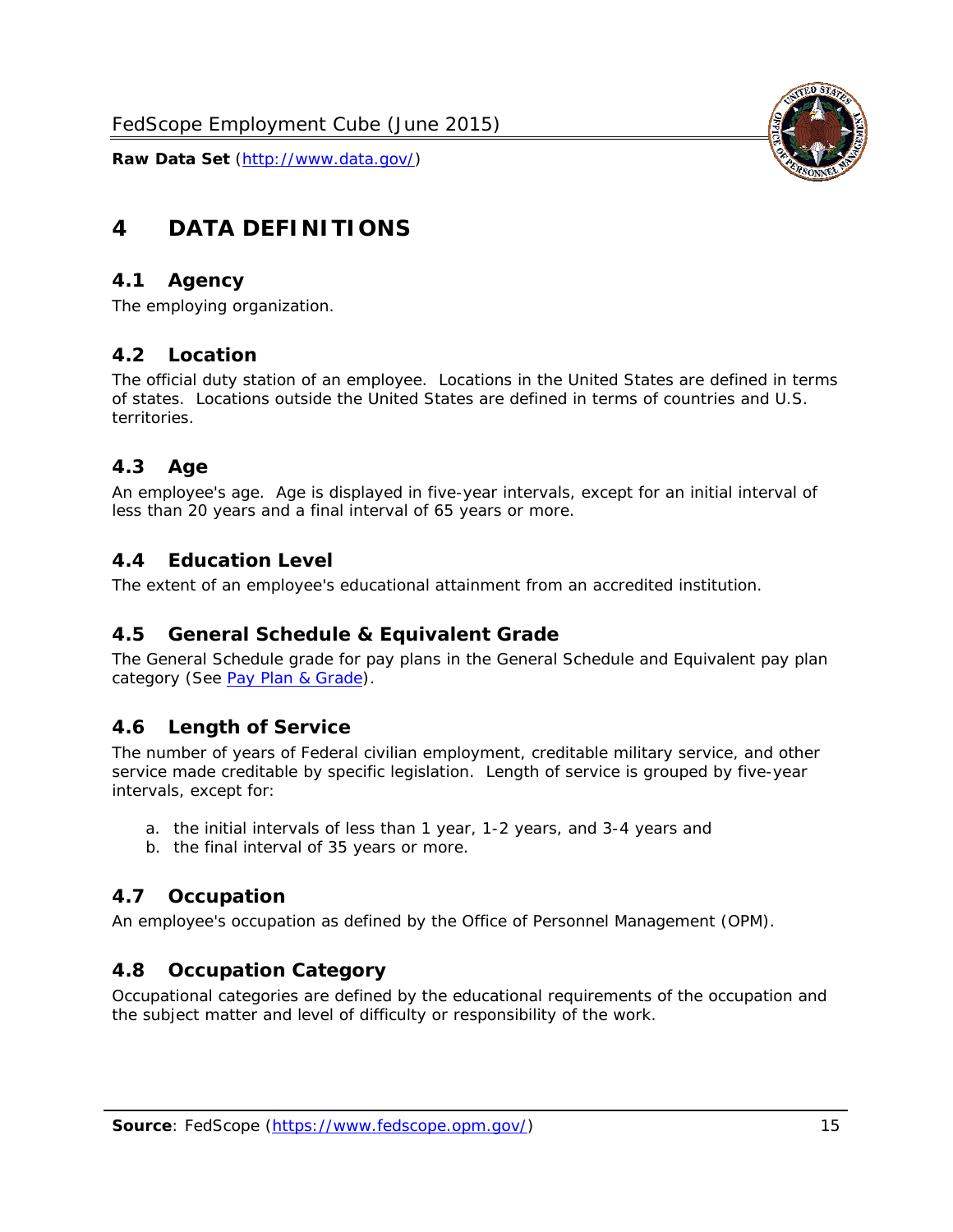

### <span id="page-16-0"></span>*4.9 Pay Plan & Grade*

The pay system and, where applicable, the grade used to determine an employee's basic pay rate. Grade denotes a hierarchical position in a pay plan and is sometimes referred to as level, class, rank, or pay band.

# <span id="page-16-1"></span>*4.10 Salary Level*

An employee's adjusted basic pay, which is an annualized rate of pay. Adjusted basic pay is the sum of an employee's rate of basic pay plus any locality comparability payment and/or special pay adjustment for law enforcement officers. Salaries are grouped by \$10,000 intervals, except for an initial interval of less than \$20,000 and a final interval of \$180,000 or more.

An employee's actual earnings may be more or less than the annualized rate because of factors such as overtime, shift differentials, less than full time work, or leave without pay.

#### <span id="page-16-2"></span>*4.11 STEM Occupations*

Listing of occupations grouped into the following four occupational series:

- 1. **S**cience
- 2. **T**echnology
- 3. **E**ngineering
- 4. **M**athematics

#### <span id="page-16-3"></span>*4.12 Supervisory Status*

The nature of managerial, supervisory, or non-supervisory responsibility assigned to an employee's position.

#### <span id="page-16-4"></span>*4.13 Type of Appointment*

An employee's appointment in terms of permanence and competitiveness.

#### <span id="page-16-5"></span>*4.14 Work Schedule*

The time basis on which an employee is scheduled to work.

#### <span id="page-16-6"></span>*4.15 Work Status*

A combination of Type of Appointment and Work Schedule data elements. The Work Status data element is limited to "Non-Seasonal Full Time Permanent" and "Other Employees".

#### <span id="page-16-7"></span>*4.16 Date*

<span id="page-16-8"></span>The file date (e.g. June 2015 represented by 201506).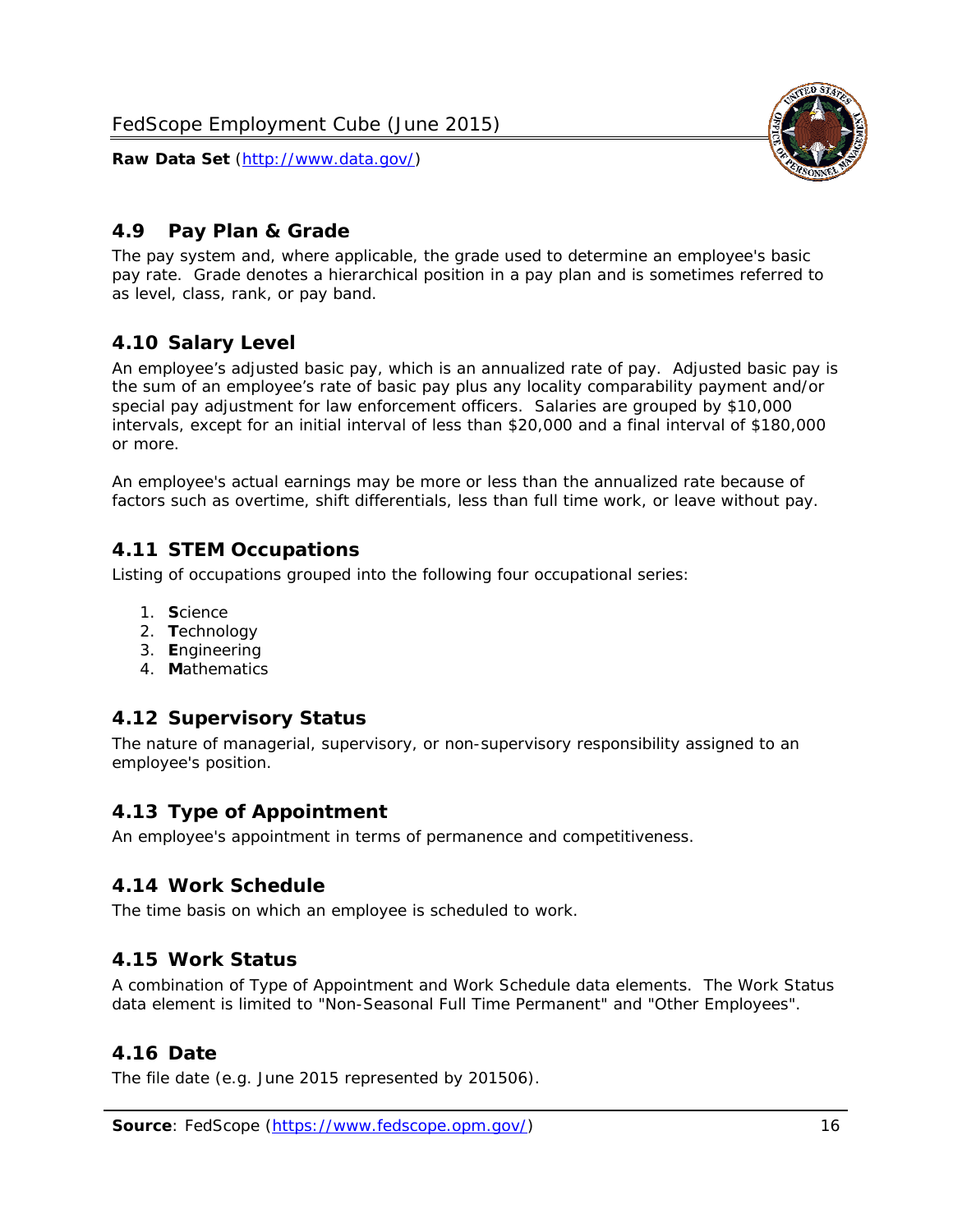

# <span id="page-17-0"></span>*4.17 Employment*

A measure representing the number of employees in pay status at the end of the quarter (or end of the pay period prior to the end of the quarter).

#### <span id="page-17-1"></span>*4.18 Average Salary*

A measure representing the average adjusted basic pay, an annualized rate of pay. Adjusted basic pay is the sum of an employee's rate of basic pay and any locality comparability payment and/or special pay adjustment for law enforcement officers.

An employee's actual earnings may be more or less than the annualized rate because of factors such as overtime, shift differentials, less than full time work, or leave without pay.

Invalid salary values are excluded from the average. A large number of invalid values could invalidate the average. To obtain counts of invalid values, display the data using the Salary Level dimension (See [Salary Level\)](#page-16-1).

#### <span id="page-17-2"></span>*4.19 Average Length of Service*

A measure representing the average number of years of Federal civilian employment and creditable military service.

Invalid values are excluded from the average. A large number of invalid values could invalidate the average. To obtain counts of invalid values, display the data using the Length of Service dimension (See [Length of Service](#page-15-6)).